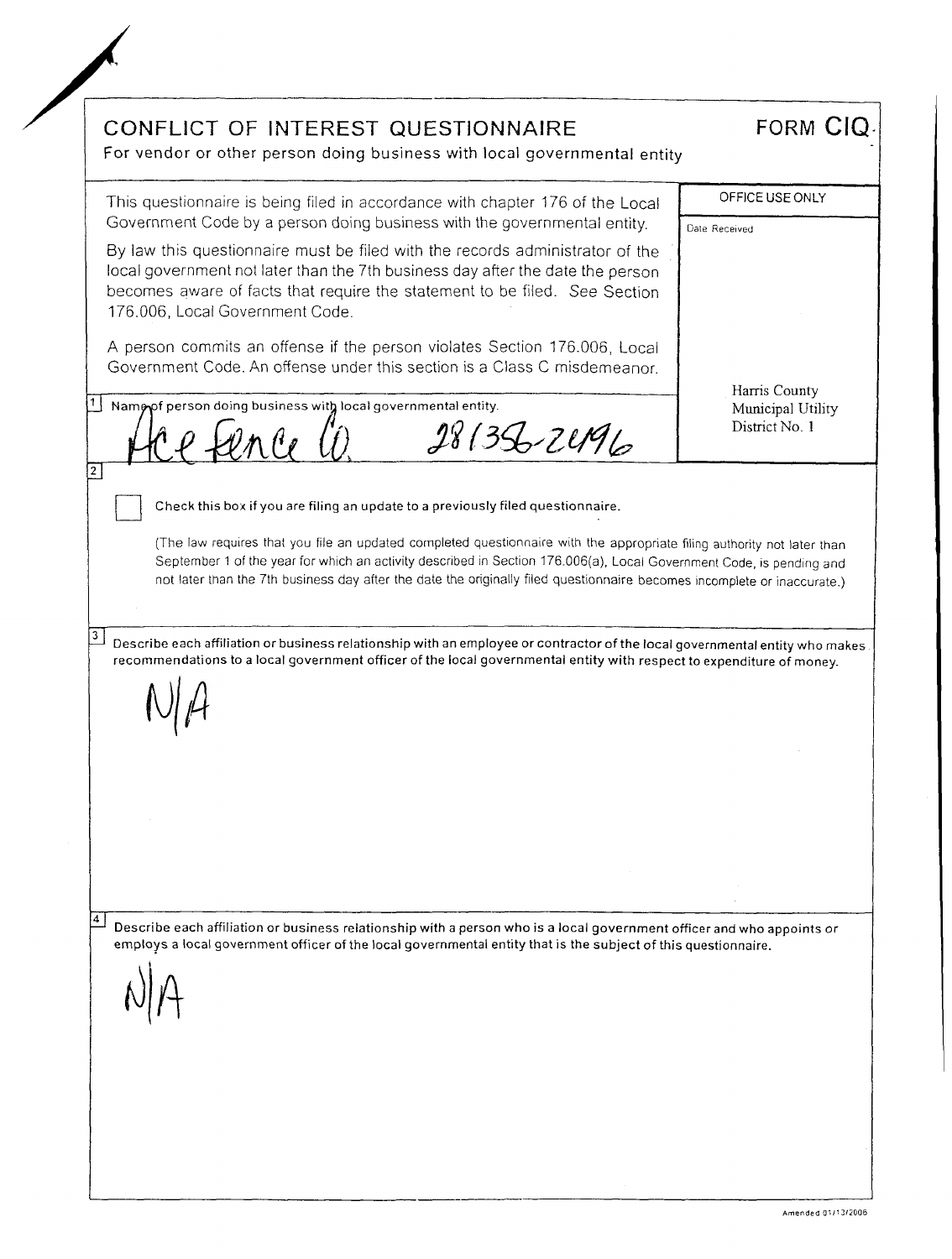|   | For vendor or other person doing business with local governmental entity                                                                                                                                                               | Page 2 |
|---|----------------------------------------------------------------------------------------------------------------------------------------------------------------------------------------------------------------------------------------|--------|
| 5 | Name of local government officer with whom filer has affilitation or business relationship. (Complete this section only if the<br>answer to A, B, or C is YES.)                                                                        |        |
|   | This section, item 5 including subparts A, B, C & D, must be completed for each officer with whom the filer has affiliation or<br>business relationship. Attach additional pages to this Form CIQ as necessary.                        |        |
|   | A. Is the local government officer named in this section receiving or likely to receive taxable income from the filer of the<br>questionnaire?                                                                                         |        |
|   | No<br>Yes                                                                                                                                                                                                                              |        |
|   | B. Is the filer of the questionnaire receiving or likely to receive taxable income from or at the direction of the local government<br>officer named in this section AND the taxable income is not from the local governmental entity? |        |
|   | Yes                                                                                                                                                                                                                                    |        |
|   | C. Is the filer of this questionnaire affiliated with a corporation or other business entity that the local government officer serves<br>as an officer or director, or holds an ownership of 10 percent or more?                       |        |
|   | Yes                                                                                                                                                                                                                                    |        |
|   | D. Describe each affiliation or business relationship.                                                                                                                                                                                 |        |
|   |                                                                                                                                                                                                                                        |        |
|   |                                                                                                                                                                                                                                        |        |
|   |                                                                                                                                                                                                                                        |        |
| 6 | Describe any other affiliation or business relationship that might cause a conflict of interest.                                                                                                                                       |        |
|   |                                                                                                                                                                                                                                        |        |
|   |                                                                                                                                                                                                                                        |        |
|   |                                                                                                                                                                                                                                        |        |
|   | Hee Fence 16.                                                                                                                                                                                                                          |        |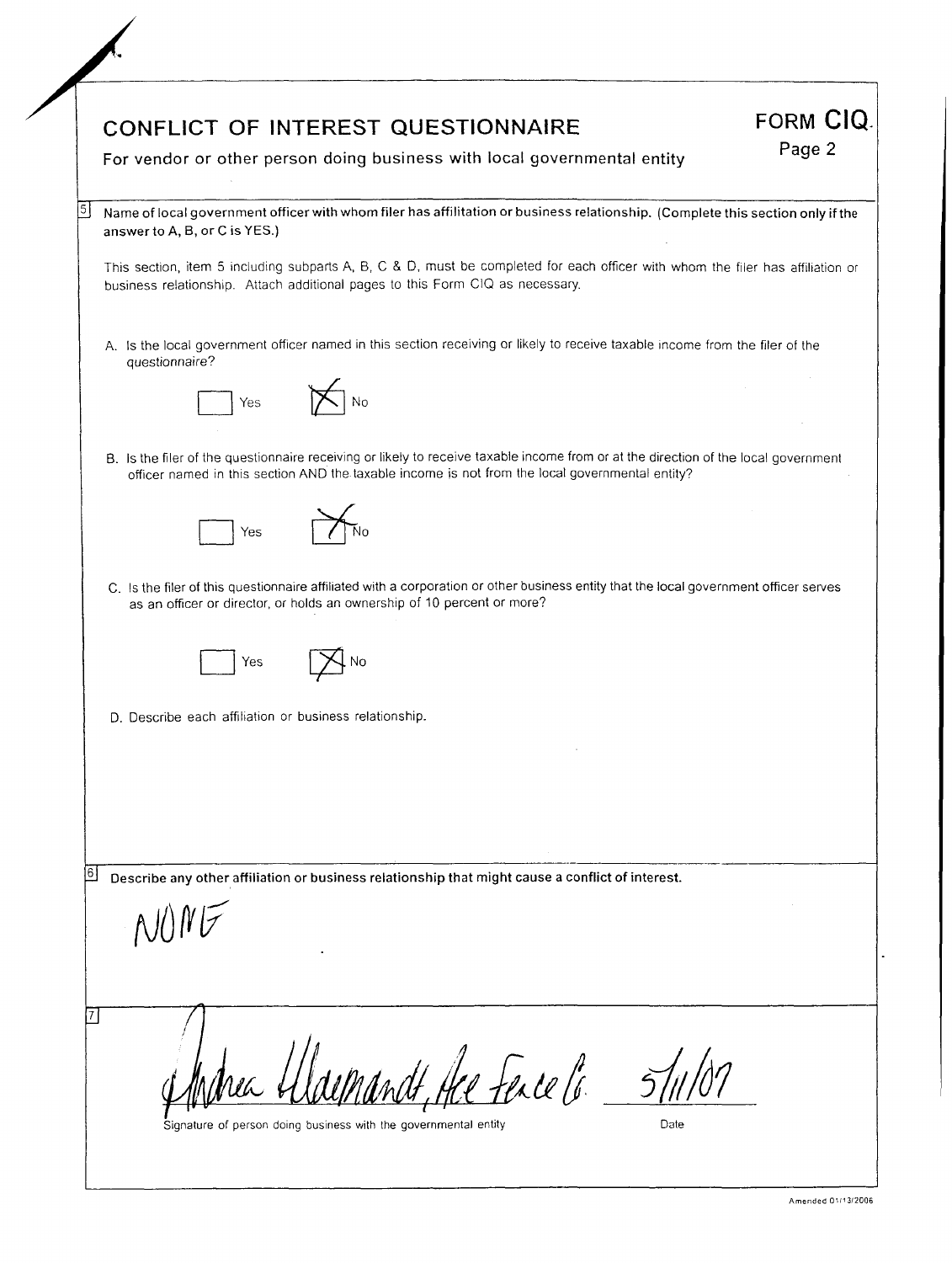| HC MUDI-Verxer                                                                                                                                                                                                                                                                                                                                                                                                                                                                                                                                                                                                                                                                                                                                                                                                                                                                                                                                                                                                         |                                                   |
|------------------------------------------------------------------------------------------------------------------------------------------------------------------------------------------------------------------------------------------------------------------------------------------------------------------------------------------------------------------------------------------------------------------------------------------------------------------------------------------------------------------------------------------------------------------------------------------------------------------------------------------------------------------------------------------------------------------------------------------------------------------------------------------------------------------------------------------------------------------------------------------------------------------------------------------------------------------------------------------------------------------------|---------------------------------------------------|
|                                                                                                                                                                                                                                                                                                                                                                                                                                                                                                                                                                                                                                                                                                                                                                                                                                                                                                                                                                                                                        |                                                   |
| <b>CONFLICT OF INTEREST QUESTIONNAIRE</b>                                                                                                                                                                                                                                                                                                                                                                                                                                                                                                                                                                                                                                                                                                                                                                                                                                                                                                                                                                              | <b>FORM CIQ</b>                                   |
| For vendor or other person doing business with local governmental entity                                                                                                                                                                                                                                                                                                                                                                                                                                                                                                                                                                                                                                                                                                                                                                                                                                                                                                                                               |                                                   |
| This questionnaire is being filed in accordance with chapter 176 of the Local<br>Government Code by a person doing business with the governmental entity.                                                                                                                                                                                                                                                                                                                                                                                                                                                                                                                                                                                                                                                                                                                                                                                                                                                              | <b>OFFICE USE ONLY</b><br>Date Received           |
| By law this questionnaire must be filed with the records administrator of the<br>local government not later than the $7th$ business day after the date the person<br>becomes aware of facts that require the statement to be filed. See Section<br>176.006, Local Government Code.                                                                                                                                                                                                                                                                                                                                                                                                                                                                                                                                                                                                                                                                                                                                     | Harris County Municipal<br>Utility District No. 1 |
| A person commits an offense if the person violates section 176.006, Local<br>Government Code. An offense under this section is a Class C misdemeanor.                                                                                                                                                                                                                                                                                                                                                                                                                                                                                                                                                                                                                                                                                                                                                                                                                                                                  |                                                   |
| 1. Name of person doing business with local government entity.                                                                                                                                                                                                                                                                                                                                                                                                                                                                                                                                                                                                                                                                                                                                                                                                                                                                                                                                                         |                                                   |
| Smith, Murdaugh, Little & Bonham, L.L.P. - Delinquent Tax Attornev                                                                                                                                                                                                                                                                                                                                                                                                                                                                                                                                                                                                                                                                                                                                                                                                                                                                                                                                                     |                                                   |
| 2.                                                                                                                                                                                                                                                                                                                                                                                                                                                                                                                                                                                                                                                                                                                                                                                                                                                                                                                                                                                                                     |                                                   |
| Check this box if you are filing an update to a previously filed questionnaire.                                                                                                                                                                                                                                                                                                                                                                                                                                                                                                                                                                                                                                                                                                                                                                                                                                                                                                                                        |                                                   |
| (The law requires that you file an updated completed questionnaire with the appropriate filing authority not later than<br>September 1 of the year for which an activity described in Section 176.006(a), Local Government Code, is pending and<br>not later than the 7 <sup>th</sup> business day after the date the originally filed questionnaire becomes incomplete or inaccurate.)                                                                                                                                                                                                                                                                                                                                                                                                                                                                                                                                                                                                                                |                                                   |
| 3. Describe each affiliation or business relationship with an employee or contractor of the local government<br>entity who makes recommendations to a local government officer of the local government entity with<br>respect to expenditure of money.                                                                                                                                                                                                                                                                                                                                                                                                                                                                                                                                                                                                                                                                                                                                                                 |                                                   |
| Smith, Murdaugh, Little & Bonham, L.L.P. (the "Firm") has been engaged to represent the governmental<br>entity reflected above (the "Governmental Entity") to serve as delinquent tax counsel. The Governmental<br>Entity has engaged a financial advisor, engineer, tax assessor, auditor, bookkeeper and operator and may<br>from time to time engage other consultants or service providers, who may make recommendations to a<br>local governmental officer of the Governmental Entity with respect to expenditure of money. The Firm,<br>through its individual attorneys, works closely with the Governmental Entity, consultants and service<br>providers to assist in the Governmental Entity's business, however, unless otherwise disclosed in the Form<br>CIQ, nether the Firm nor individual partners or associates of the Firm derives any pecuniary benefit from<br>any relationship with a consultant or service provider other than payment by the Governmental Entity for<br>legal services rendered. |                                                   |
| 4. Describe each affiliation or business relationship with a person who is a local government officer and who appoints<br>or employs a local government officer of the local governmental entity that is the subject of this questionnaire.                                                                                                                                                                                                                                                                                                                                                                                                                                                                                                                                                                                                                                                                                                                                                                            |                                                   |
| None                                                                                                                                                                                                                                                                                                                                                                                                                                                                                                                                                                                                                                                                                                                                                                                                                                                                                                                                                                                                                   |                                                   |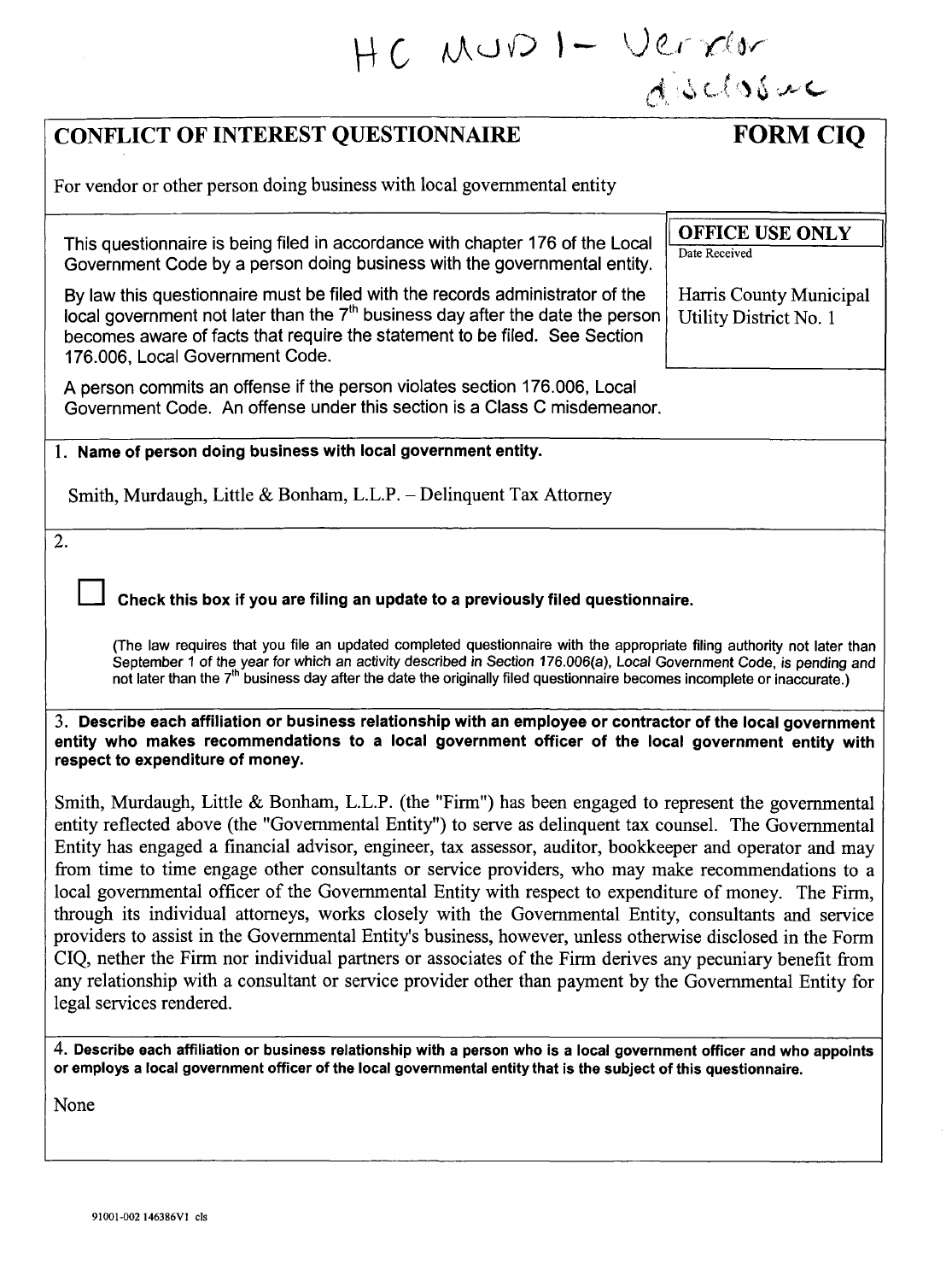| 5. Name of local government offier with whom filer has affiliation or business relationship. (Complete this section only<br>if the answer to A, B, or C is YES.)                                                                     |
|--------------------------------------------------------------------------------------------------------------------------------------------------------------------------------------------------------------------------------------|
| This section, item 5 including subparts A, B, C & D must be completed for each officer with whom the filer has affiliation or<br>business relationship. Attach additional pages to this Form CIQ as necessary.                       |
| A. Is the local government officer named in this section receiving or likely to receive taxable income from the filer of the<br>questionnaire?                                                                                       |
|                                                                                                                                                                                                                                      |
| B. Is the filer of the questionnaire receiving or likely to receive taxable income from or at the direction of the local government<br>officer named in this section AND the taxable income is not from the local government entity? |
|                                                                                                                                                                                                                                      |
| C. Is the filer of this questionnaire affiliated with a corporation or other business entity that the local government officer<br>serves as an officer or director, or holds an ownership of 10 percent or more?                     |
| No                                                                                                                                                                                                                                   |
| D. Describe each affiliation or business relationship.                                                                                                                                                                               |
|                                                                                                                                                                                                                                      |
|                                                                                                                                                                                                                                      |
| 6. Describe any other affiliation or business relationship that might cause a conflict of interest.                                                                                                                                  |
| See attached, if applicable.                                                                                                                                                                                                         |
|                                                                                                                                                                                                                                      |
| 7.                                                                                                                                                                                                                                   |
| Signature of person coing business with the governmental entity                                                                                                                                                                      |
| Amended 01/13/200                                                                                                                                                                                                                    |
|                                                                                                                                                                                                                                      |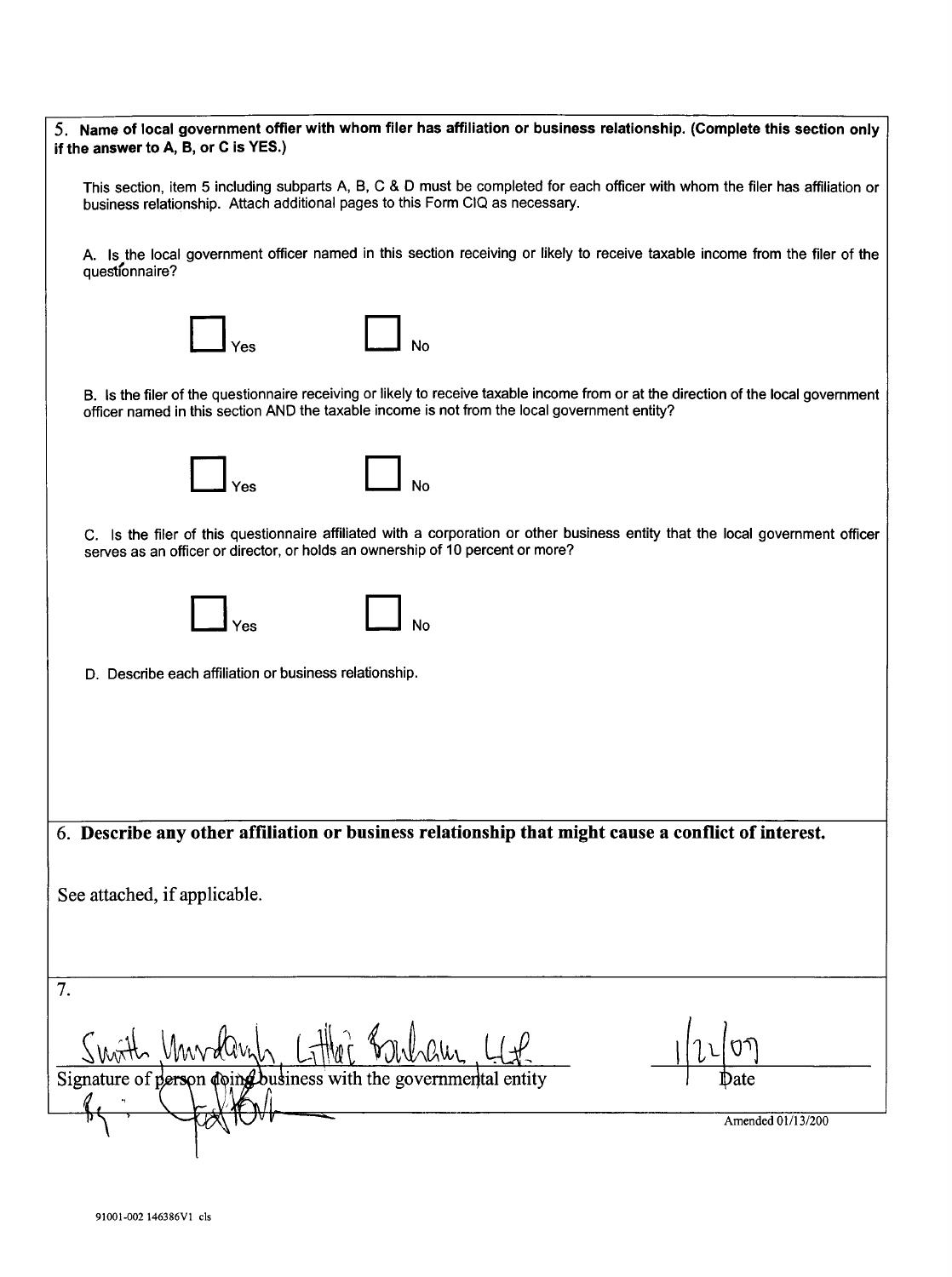

600 Travis, Suite 4200 Houston, Texas 77002 713.220.4200 Phone 713.220.4285 Fax andrewskurth.com

August 31, 2006

## **BY CERTIFIED MAIL/RRR**

Harris County Municipal Utility District No. 1 c/o James Bonham Smith, Murdaugh, Little & Bonham, L.L.P. 1100 Louisiana, Suite 400 Houston, TX 77002

Re: Chapter 176, Local Government Code; Form CIQ

Dear Mr. Bonham:

Enclosed for filing with your records administrator, please find a Conflict of Interest Questionnaire ("Form CIQ"), which we are providing pursuant to Chapter 176, Texas Local Government Code. Accordingly, we have completed the enclosed Form CIQ based on personal knowledge and our opinion of the law.

Please call me if you have any questions.

Marcus W. Deitz Very truly yours,

Enclosure

cc: Charles Dippel (Firm)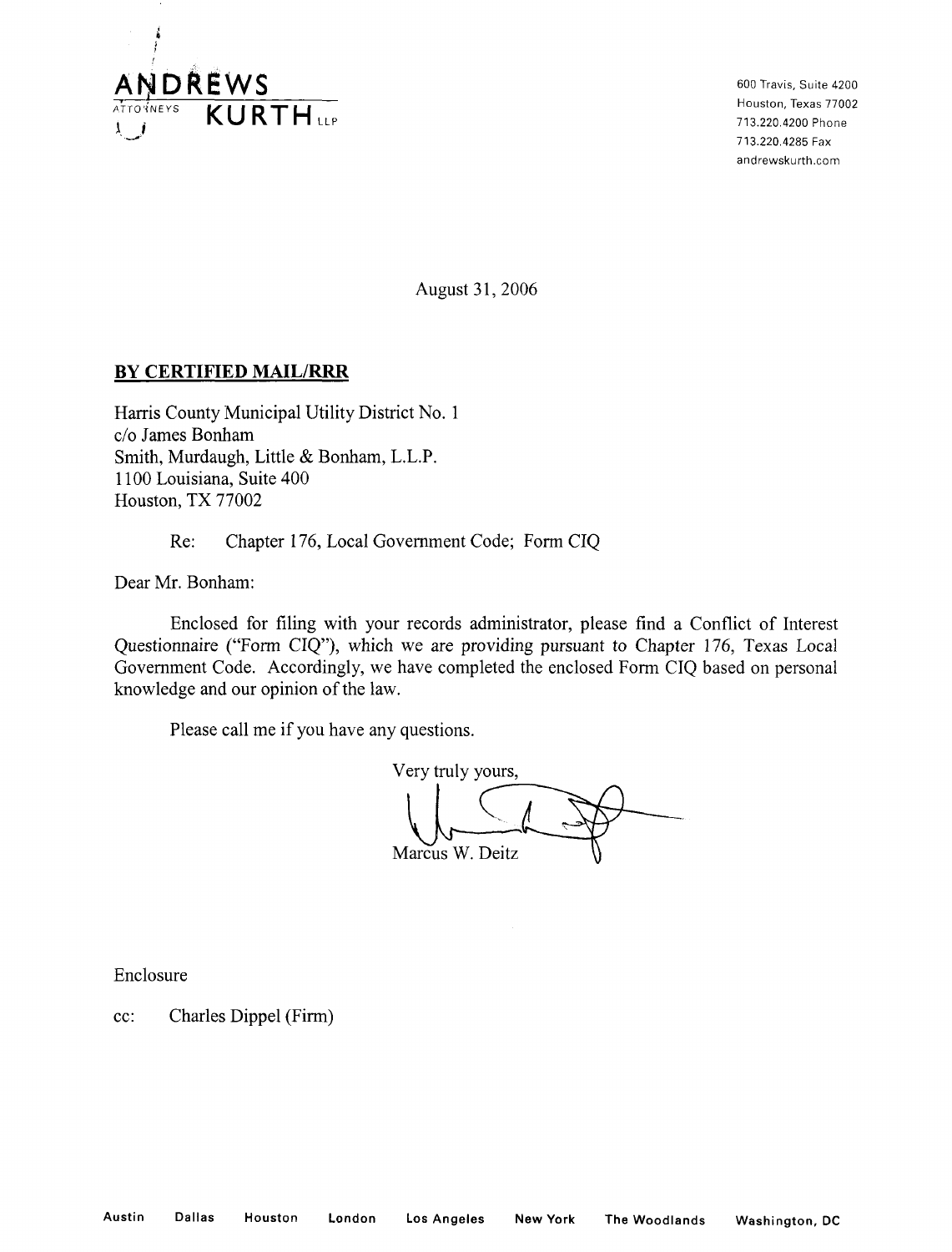$\sim 10^{-2}$ 

 $\blacktriangledown$ 

| <b>CONFLICT OF INTEREST QUESTIONNAIRE</b><br>For vendor or other person doing business with local governmental entity                                                                                                                                                                                                                                                                                                                                                                                                                                                                                                                                                                                  | <b>FORM CIQ</b>                  |
|--------------------------------------------------------------------------------------------------------------------------------------------------------------------------------------------------------------------------------------------------------------------------------------------------------------------------------------------------------------------------------------------------------------------------------------------------------------------------------------------------------------------------------------------------------------------------------------------------------------------------------------------------------------------------------------------------------|----------------------------------|
| This questionnaire is being filed in accordance with chapter 176 of the Local<br>Government Code by a person doing business with the governmental entity.<br>By law this questionnaire must be filed with the records administrator of the<br>local government not later than the 7th business day after the date the person<br>becomes aware of facts that require the statement to be filed. See Section<br>176.006, Local Government Code.<br>A person commits an offense if the person violates Section 176.006, Local<br>Government Code. An offense under this section is a Class C misdemeanor.<br>Name of person doing business with local governmental entity.<br>Andrews Kurth LLP           | OFFICE USE ONLY<br>Date Received |
| $\boxed{2}$<br>Check this box if you are filing an update to a previously filed questionnaire.<br>(The law requires that you file an updated completed questionnaire with the appropriate filing authority not later than<br>September 1 of the year for which an activity described in Section 176.006(a), Local Government Code, is pending and<br>not later than the 7th business day after the date the originally filed questionnaire becomes incomplete or inaccurate.)                                                                                                                                                                                                                          |                                  |
| $\overline{\mathbf{3}}$<br>Describe each affiliation or business relationship with an employee or contractor of the local governmental entity who makes<br>recommendations to a local government officer of the local governmental entity with respect to expenditure of money.<br>Andrews Kurth LLP is a general service law firm. As such, from time to time we may provide legal services to a client who<br>makes recommendations to a local government officer of Harris County Municipal Utility District No. 1, with respect to the<br>expenditure of money. We do not represent any such clients in the matters for which we are engaged by Harris County<br>Municipal Utility District No. 1. |                                  |
| 14.<br>Describe each affiliation or business relationship with a person who is a local government officer and who appoints or<br>employs a local government officer of the local governmental entity that is the subject of this questionnaire.<br>None.                                                                                                                                                                                                                                                                                                                                                                                                                                               |                                  |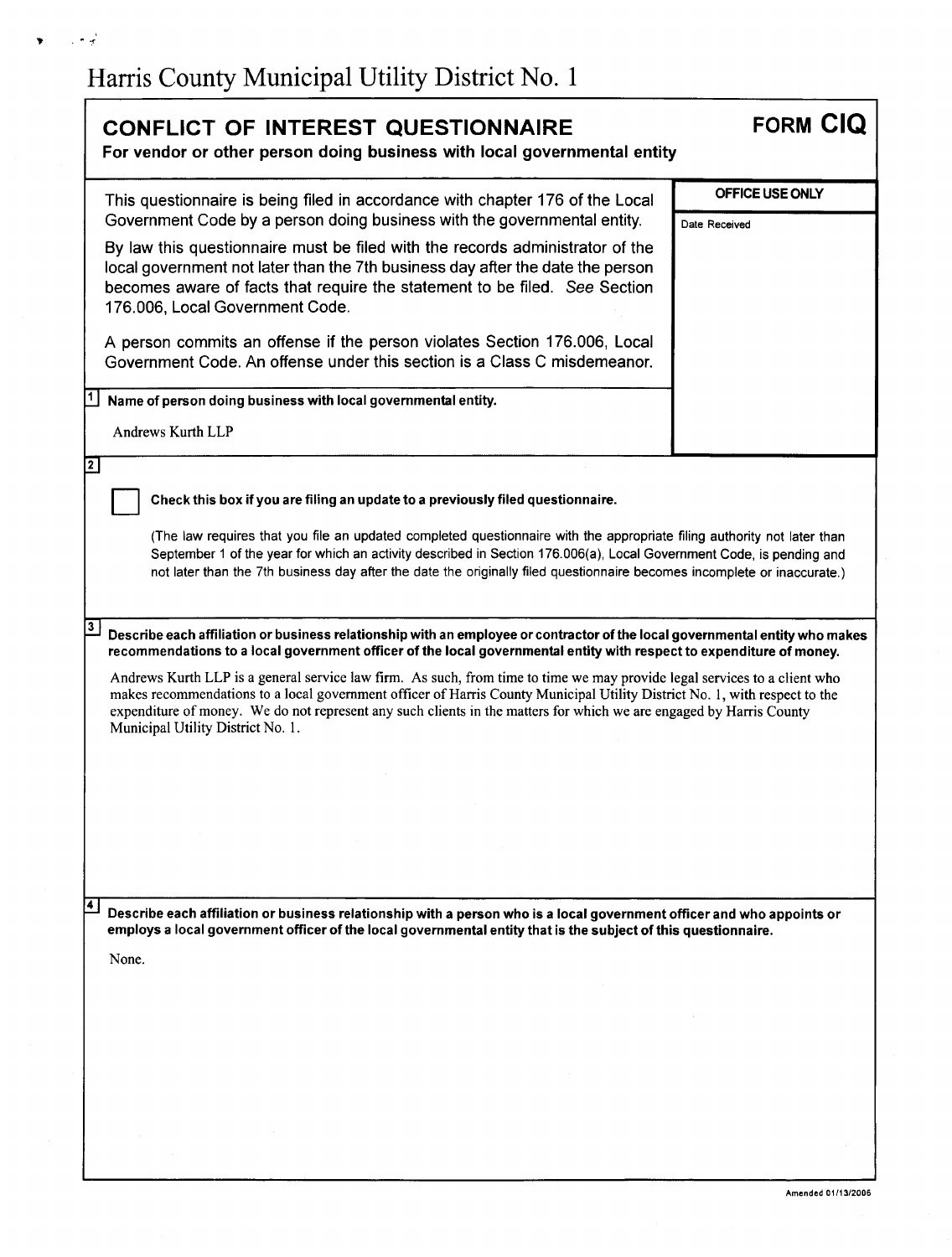|     | <b>FORM CIQ</b><br><b>CONFLICT OF INTEREST QUESTIONNAIRE</b><br>Page 2<br>For vendor or other person doing business with local governmental entity                                                                                                                                                                                                                                                                                                            |
|-----|---------------------------------------------------------------------------------------------------------------------------------------------------------------------------------------------------------------------------------------------------------------------------------------------------------------------------------------------------------------------------------------------------------------------------------------------------------------|
| 15. | Name of local government officer with whom filer has affiliation or business relationship. (Complete this section only if the<br>answer to A, B, or C is YES.)                                                                                                                                                                                                                                                                                                |
|     | This section, item 5 including subparts A, B, C & D, must be completed for each officer with whom the filer has affiliation or<br>business relationship. Attach additional pages to this Form CIQ as necessary.                                                                                                                                                                                                                                               |
|     | A. Is the local government officer named in this section receiving or likely to receive taxable income from the filer of the<br>questionnaire?                                                                                                                                                                                                                                                                                                                |
|     | X <sub>1</sub><br>No<br>Yes                                                                                                                                                                                                                                                                                                                                                                                                                                   |
|     | B. Is the filer of the questionnaire receiving or likely to receive taxable income from or at the direction of the local government<br>officer named in this section AND the taxable income is not from the local governmental entity?                                                                                                                                                                                                                        |
|     | Yes<br>No                                                                                                                                                                                                                                                                                                                                                                                                                                                     |
|     | C. Is the filer of this questionnaire affiliated with a corporation or other business entity that the local government officer serves<br>as an officer or director, or holds an ownership of 10 percent or more?                                                                                                                                                                                                                                              |
|     | No<br>Yes                                                                                                                                                                                                                                                                                                                                                                                                                                                     |
|     | D. Describe each affiliation or business relationship.                                                                                                                                                                                                                                                                                                                                                                                                        |
|     |                                                                                                                                                                                                                                                                                                                                                                                                                                                               |
|     |                                                                                                                                                                                                                                                                                                                                                                                                                                                               |
| 6   | Describe any other affiliation or business relationship that might cause a conflict of interest.<br>Andrews Kurth LLP is a general service law firm. As such, from time to time we may provide legal services to a client who<br>makes contracts or seeks to contract with Harris County Municipal Utility District No. 1. We do not represent any such clients<br>in the matters for which we are engaged by Harris County Municipal Utility District No. 1. |
|     |                                                                                                                                                                                                                                                                                                                                                                                                                                                               |
|     |                                                                                                                                                                                                                                                                                                                                                                                                                                                               |
|     | August 30, 2006                                                                                                                                                                                                                                                                                                                                                                                                                                               |
|     | Signature of person doing business with the governmental entity<br>Date<br>C. Charles Dippel, Andrews Kurth LLP                                                                                                                                                                                                                                                                                                                                               |
|     |                                                                                                                                                                                                                                                                                                                                                                                                                                                               |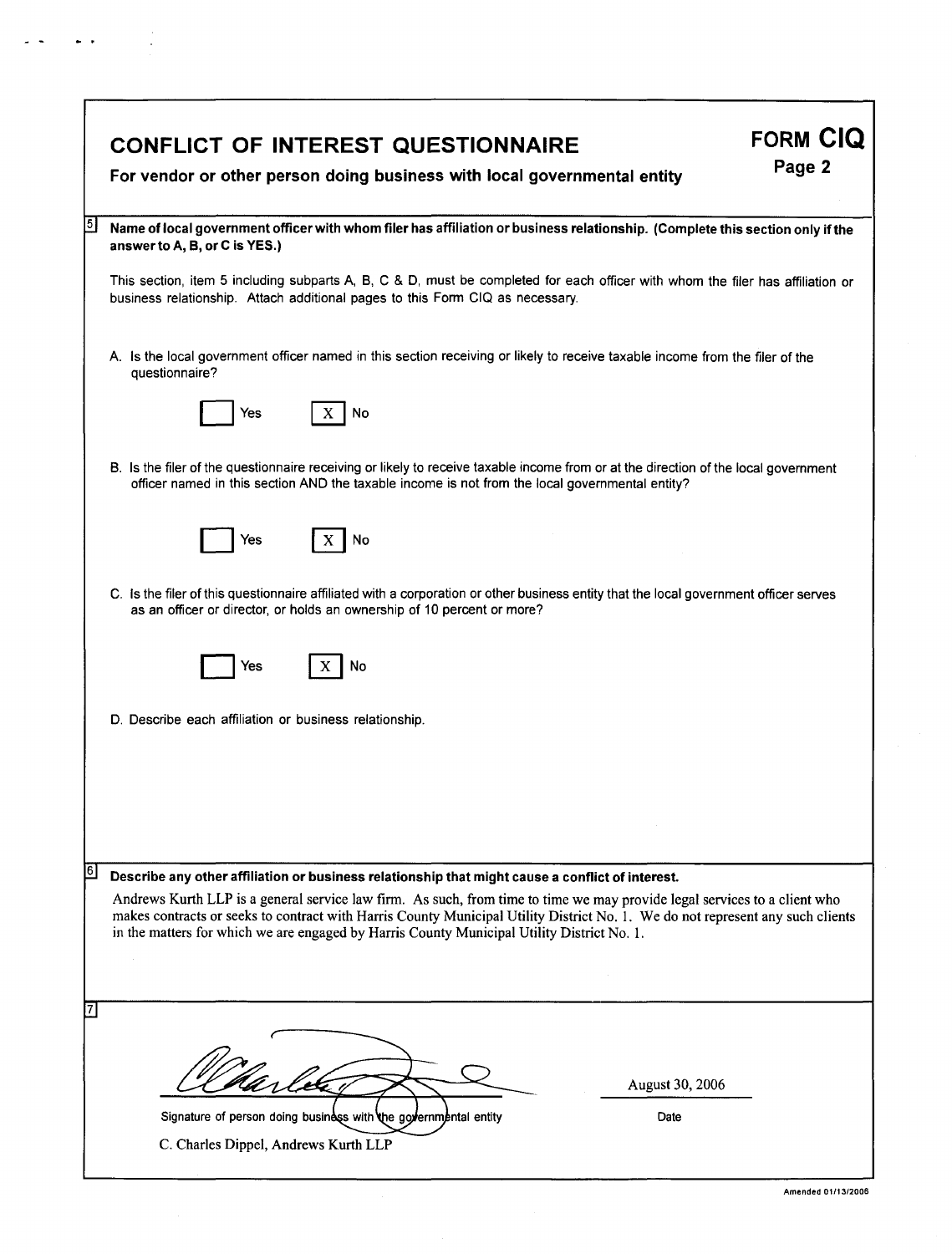$\tilde{\mathcal{L}}$ 

 $\frac{1}{2}$  .

| <b>CONFLICT OF INTEREST QUESTIONNAIRE</b><br>For vendor or other person doing business with local governmental entity                                                                                                                                                                                                                                                                                                                     | <b>FORM CIQ</b>                                      |
|-------------------------------------------------------------------------------------------------------------------------------------------------------------------------------------------------------------------------------------------------------------------------------------------------------------------------------------------------------------------------------------------------------------------------------------------|------------------------------------------------------|
| This questionnaire is being filed in accordance with chapter 176 of the Local                                                                                                                                                                                                                                                                                                                                                             | <b>OFFICE USE ONLY</b>                               |
| Government Code by a person doing business with the governmental entity.<br>By law this questionnaire must be filed with the records administrator of the<br>local government not later than the 7th business day after the date the person<br>becomes aware of facts that require the statement to be filed. See Section<br>176.006, Local Government Code.<br>A person commits an offense if the person violates Section 176.006, Local | Date Received                                        |
| Government Code. An offense under this section is a Class C misdemeanor.<br>Name of person doing business with local governmental entity.<br>Source Point Solutions, Inc                                                                                                                                                                                                                                                                  | Harris County<br>Municipal Utility<br>District No. 1 |
|                                                                                                                                                                                                                                                                                                                                                                                                                                           |                                                      |
| September 1 of the year for which an activity described in Section 176.006(a), Local Government Code, is pending and<br>not later than the 7th business day after the date the originally filed questionnaire becomes incomplete or inaccurate.)                                                                                                                                                                                          |                                                      |
| Describe each affiliation or business relationship with an employee or contractor of the local governmental entity who makes<br>recommendations to a local government officer of the local governmental entity with respect to expenditure of money.                                                                                                                                                                                      |                                                      |
| NONE                                                                                                                                                                                                                                                                                                                                                                                                                                      |                                                      |
|                                                                                                                                                                                                                                                                                                                                                                                                                                           |                                                      |
|                                                                                                                                                                                                                                                                                                                                                                                                                                           |                                                      |
| Describe each affiliation or business relationship with a person who is a local government officer and who appoints or<br>employs a local government officer of the local governmental entity that is the subject of this questionnaire.<br>NONE                                                                                                                                                                                          |                                                      |
|                                                                                                                                                                                                                                                                                                                                                                                                                                           |                                                      |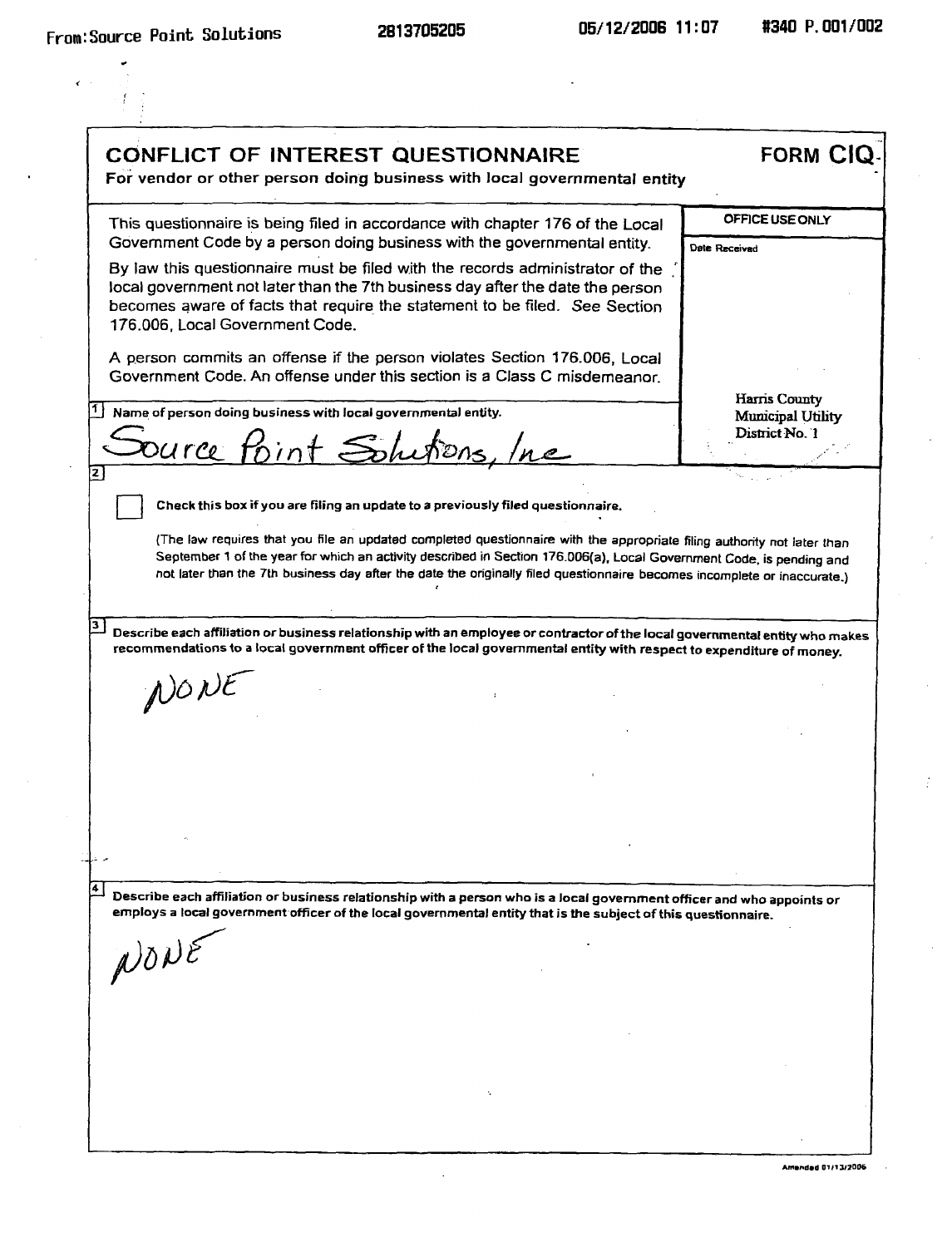J.

|                                                        | <b>CONFLICT OF INTEREST QUESTIONNAIRE</b>                                                                                                                                                                                              | FORM CIQ. |
|--------------------------------------------------------|----------------------------------------------------------------------------------------------------------------------------------------------------------------------------------------------------------------------------------------|-----------|
|                                                        | For vendor or other person doing business with local governmental entity                                                                                                                                                               | Page 2    |
| answer to A, B, or C is YES.)                          | Name of local government officer with whom filer has affilitation or business relationship. (Complete this section only if the                                                                                                         |           |
|                                                        | This section, item 5 including subparts A, B, C & D, must be completed for each officer with whom the filer has affiliation or<br>business relationship. Attach additional pages to this Form CIQ as necessary.                        |           |
| questionnaire?                                         | A. Is the local government officer named in this section receiving or likely to receive taxable income from the filer of the                                                                                                           |           |
| Yes                                                    |                                                                                                                                                                                                                                        |           |
|                                                        | B. Is the filer of the questionnaire receiving or likely to receive taxable income from or at the direction of the local government<br>officer named in this section AND the taxable income is not from the local governmental entity? |           |
| Yes                                                    |                                                                                                                                                                                                                                        |           |
|                                                        | C. Is the filer of this questionnaire affiliated with a corporation or other business entity that the local government officer serves<br>as an officer or director, or holds an ownership of 10 percent or more?                       |           |
| Yes                                                    |                                                                                                                                                                                                                                        |           |
| D. Describe each affiliation or business relationship. |                                                                                                                                                                                                                                        |           |
|                                                        |                                                                                                                                                                                                                                        |           |
|                                                        |                                                                                                                                                                                                                                        |           |
|                                                        | Describe any other affiliation or business relationship that might cause a conflict of interest.                                                                                                                                       |           |
|                                                        |                                                                                                                                                                                                                                        |           |
|                                                        |                                                                                                                                                                                                                                        |           |
|                                                        | 5/12/06                                                                                                                                                                                                                                |           |
|                                                        | Signature of person doing business with the governmental entity<br>÷                                                                                                                                                                   |           |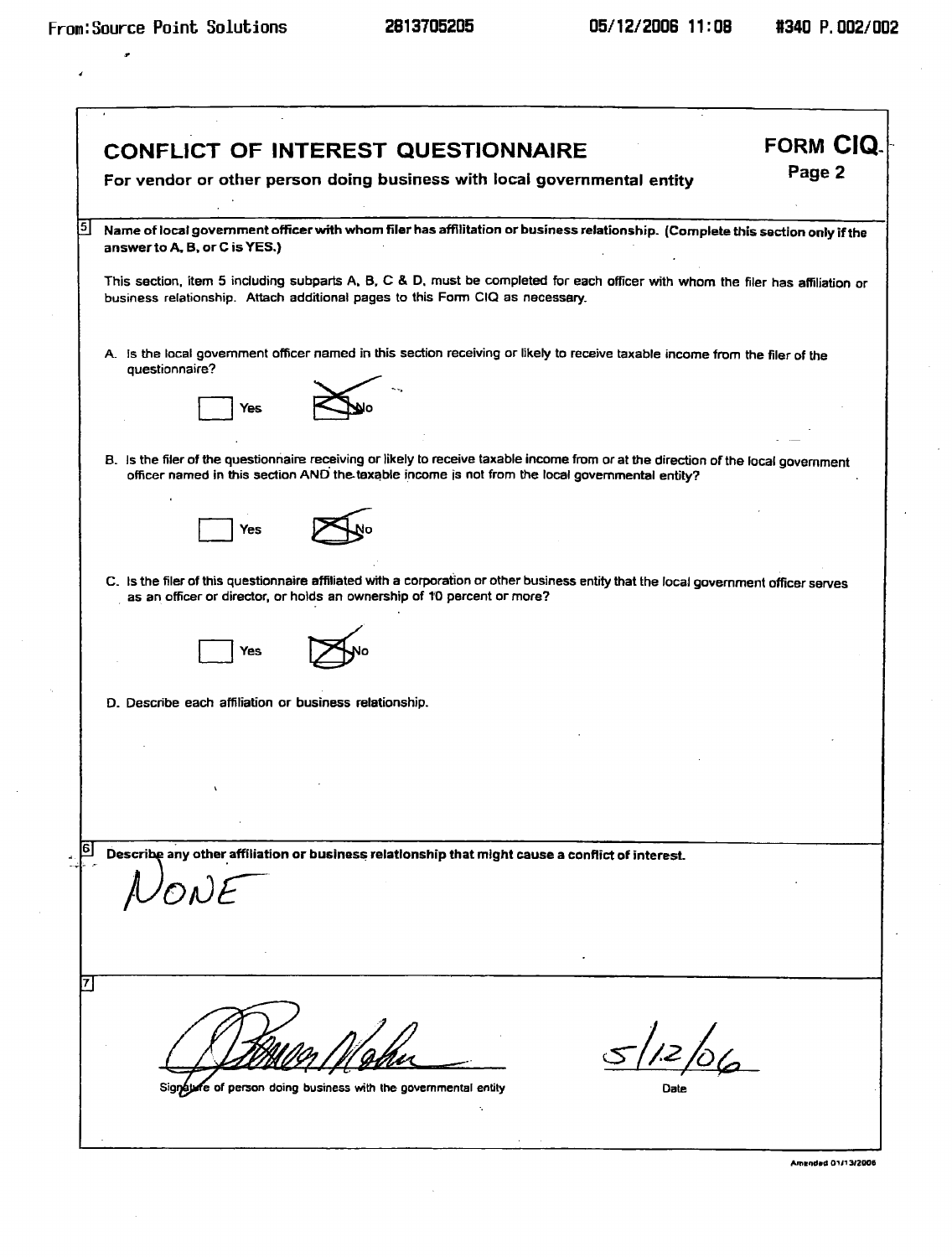**CONFLICT OF INTEREST QUESTIONNAIRE FORM CIQ** For vendor or other person doing business with local governmental entity This questionnaire is being filed in accordance with chapter 176 of the Local Government Code by a person doing business with the governmental entity. By law this questionnaire must be filed with the records administrator of the local government not later than the 7th business day after the date the person becomes aware of facts that require the statement to be filed. See Section 176.006, Local Government Code. A person commits an offense if the person violates Section 176.006, Local Government Code. An offense under this section is a Class C misdemeanor. OFFICE USE ONLY Date Received Harris County Municipal Utility District No. 1 <sup>1</sup> Name of person doing business with local governmental entity. Hays  $u$ fility South **E**  (The law requires that you file an updated completed questionnaire with the appropriate filing authority not later than September 1 of the year for which an activity described in Section 176.006(a), Local Government Code, is pending and not later than the 7th business day after the date the originally filed questionnaire becomes incomplete or inaccurate.) Check this box if you are filing an update to a previously filed questionnaire.  $3$ Describe each affiliation or business relationship with an employee or contractor of the local governmental entity who makes recommendations to a local government officer of the local governmental entity with respect to expenditure of money.  $N$  /  $A$ <sup>±</sup>i Describe each affiliation or business relationship with a person who is a local government officer and who appoints or employs a local government officer of the local governmental entity that is the subject of this questionnaire. Amended 01/13/2006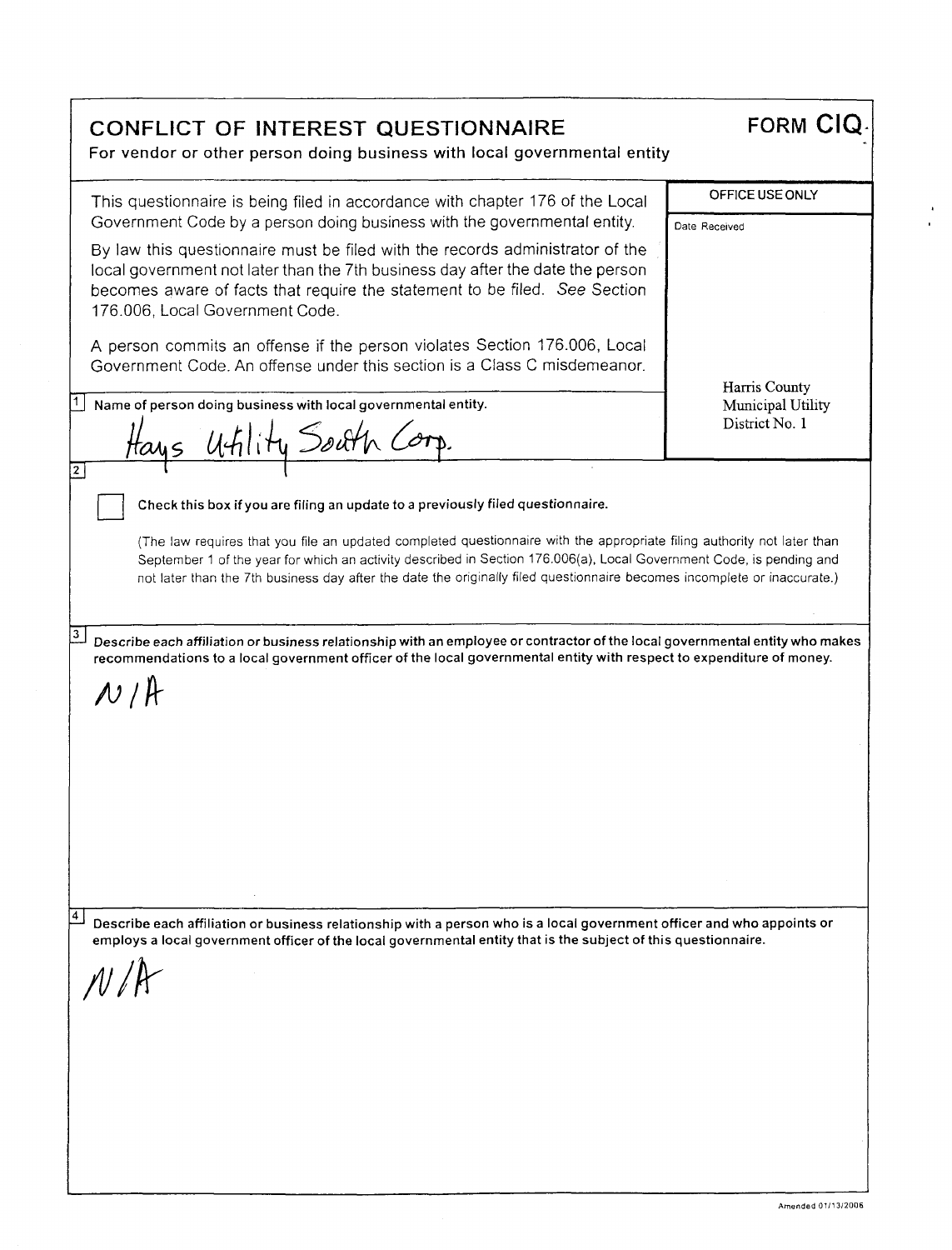|                     | <b>FORM CIQ.</b><br><b>CONFLICT OF INTEREST QUESTIONNAIRE</b><br>Page 2<br>For vendor or other person doing business with local governmental entity                                                                                                                                                                                                                                          |
|---------------------|----------------------------------------------------------------------------------------------------------------------------------------------------------------------------------------------------------------------------------------------------------------------------------------------------------------------------------------------------------------------------------------------|
| $\lfloor 5 \rfloor$ | Name of local government officer with whom filer has affilitation or business relationship. (Complete this section only if the<br>answer to A, B, or C is YES.)<br>This section, item 5 including subparts A, B, C & D, must be completed for each officer with whom the filer has affiliation or<br>business relationship. Attach additional pages to this Form CIQ as necessary.           |
|                     | A. Is the local government officer named in this section receiving or likely to receive taxable income from the filer of the<br>questionnaire?<br>No<br>Yes                                                                                                                                                                                                                                  |
|                     | B. Is the filer of the questionnaire receiving or likely to receive taxable income from or at the direction of the local government<br>officer named in this section AND the taxable income is not from the local governmental entity?<br>Yes<br>No<br>C. Is the filer of this questionnaire affiliated with a corporation or other business entity that the local government officer serves |
|                     | as an officer or director, or holds an ownership of 10 percent or more?<br>Yes<br>No<br>D. Describe each affiliation or business relationship.                                                                                                                                                                                                                                               |
| 16.                 |                                                                                                                                                                                                                                                                                                                                                                                              |
|                     | Describe any other affiliation or business relationship that might cause a conflict of interest.<br>A/1                                                                                                                                                                                                                                                                                      |
|                     | Signature of person doing business with the governmental entity                                                                                                                                                                                                                                                                                                                              |

 $\mathcal{A}$ 

 $\ddot{\phantom{a}}$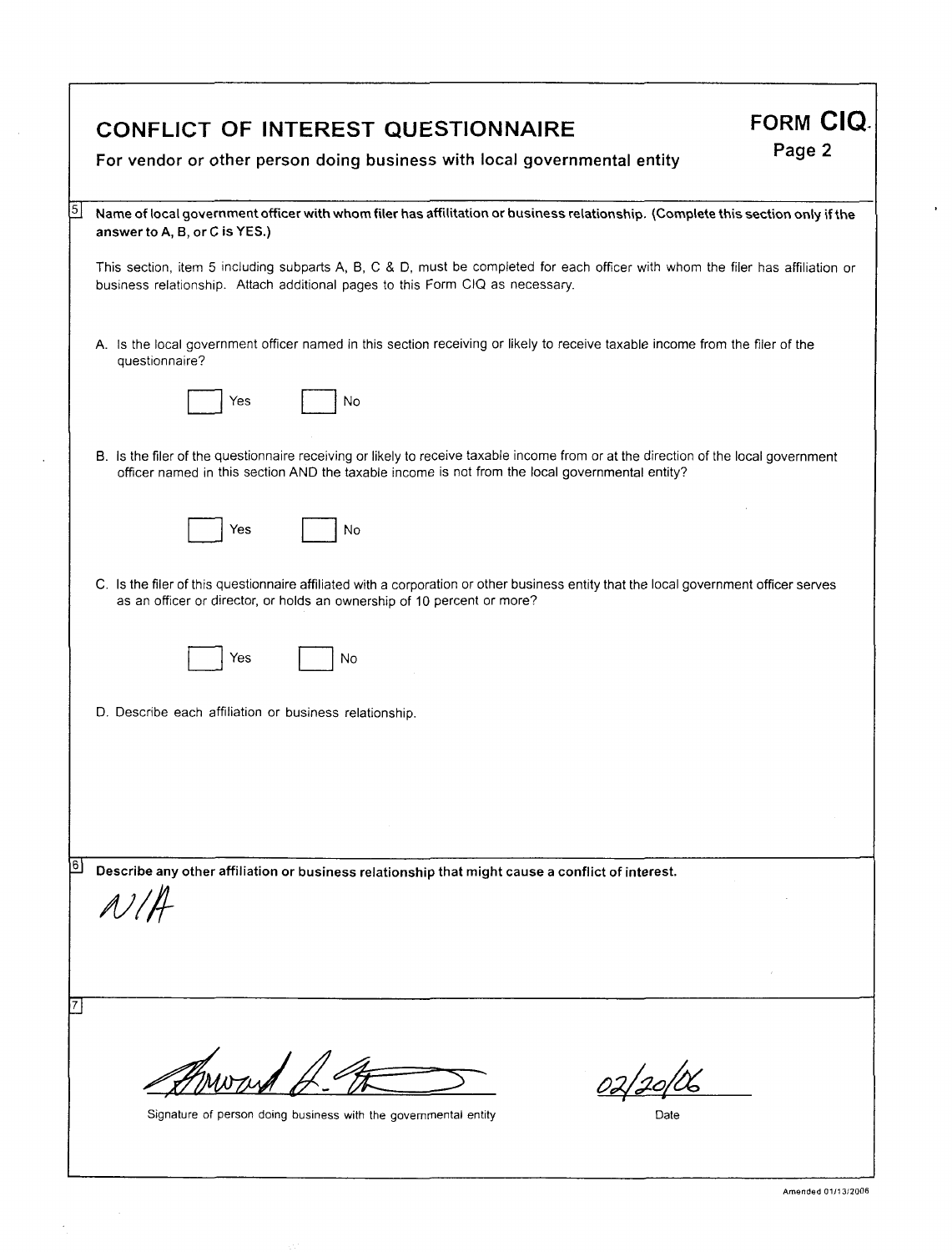CONFLICT OF INTEREST QUESTIONNAIRE FORM CIQ **For** vendor or other person doing business with local governmental entity OFFICE USE ONLY This questionnaire is being filed in accordance with chapter 176 of the Local Government Code by a person doing business with the governmental entity. Date Received By law this questionnaire must be filed with the records administrator of the local government not later than the 7th business day after the date the person becomes aware of facts that require the statement to be filed. See Section 176.006, Local Government Code. A person commits an offense if the person violates Section 176.006, Local Government Code. An offense under this section is a Class C misdemeanor. Harris County Name of person doing business with local governmental entity. Municipal Utility tays Utility South Carp District No. 1  $\boxed{2}$ Check this box if you are filing an update to a previously filed questionnaire. (The law requires that you file an updated completed questionnaire with the appropriate filing authority not later than September 1 of the year for which an activity described in Section 176.006(a), Local Government Code, is pending and not later than the 7th business day after the date the originally filed questionnaire becomes incomplete or inaccurate.)  $\overline{3}$  Describe each affiliation or business relationship with an employee or contractor of the local governmental entity who makes recommendations to a local government officer of the local governmental entity with respect to expenditure of money.  $N/H$ ±1\_1 Describe each affiliation or business relationship with a person who is a local government officer and who appoints or employs a local government officer of the local governmental entity that is the subject of this questionnaire. /11/4 Amended 01/13/2006

at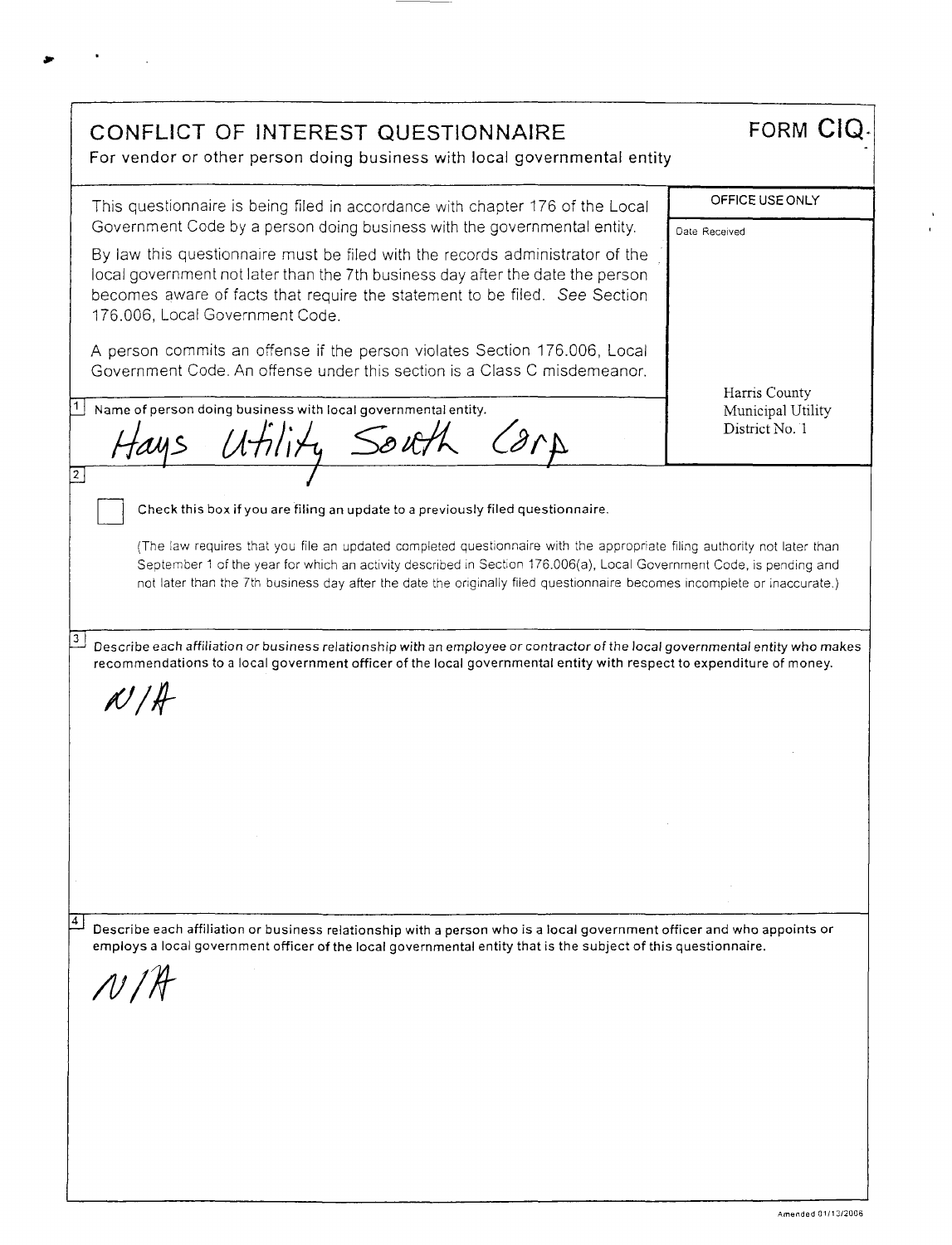|                | CONFLICT OF INTEREST QUESTIONNAIRE<br>For vendor or other person doing business with local governmental entity                                                                                                                         | <b>FORM CIQ.</b><br>Page 2 |
|----------------|----------------------------------------------------------------------------------------------------------------------------------------------------------------------------------------------------------------------------------------|----------------------------|
| $\overline{5}$ | Name of local government officer with whom filer has affilitation or business relationship. (Complete this section only if the<br>answer to A, B, or C is YES.)                                                                        |                            |
|                | This section, item 5 including subparts A, B, C & D, must be completed for each officer with whom the filer has affiliation or<br>business relationship. Attach additional pages to this Form CIQ as necessary.                        |                            |
|                | A. Is the local government officer named in this section receiving or likely to receive taxable income from the filer of the<br>questionnaire?                                                                                         |                            |
|                | No<br>Yes                                                                                                                                                                                                                              |                            |
|                | B. Is the filer of the questionnaire receiving or likely to receive taxable income from or at the direction of the local government<br>officer named in this section AND the taxable income is not from the local governmental entity? |                            |
|                | No<br>Yes                                                                                                                                                                                                                              |                            |
|                | C. Is the filer of this questionnaire affiliated with a corporation or other business entity that the local government officer serves<br>as an officer or director, or holds an ownership of 10 percent or more?                       |                            |
|                | Yes<br>No                                                                                                                                                                                                                              |                            |
|                | D. Describe each affiliation or business relationship.                                                                                                                                                                                 |                            |
|                |                                                                                                                                                                                                                                        |                            |
|                |                                                                                                                                                                                                                                        |                            |
|                |                                                                                                                                                                                                                                        |                            |
| 6              | Describe any other affiliation or business relationship that might cause a conflict of interest.                                                                                                                                       |                            |
|                | Signature of person doing business with the governmental entity<br>Date                                                                                                                                                                |                            |

 $\bar{z}$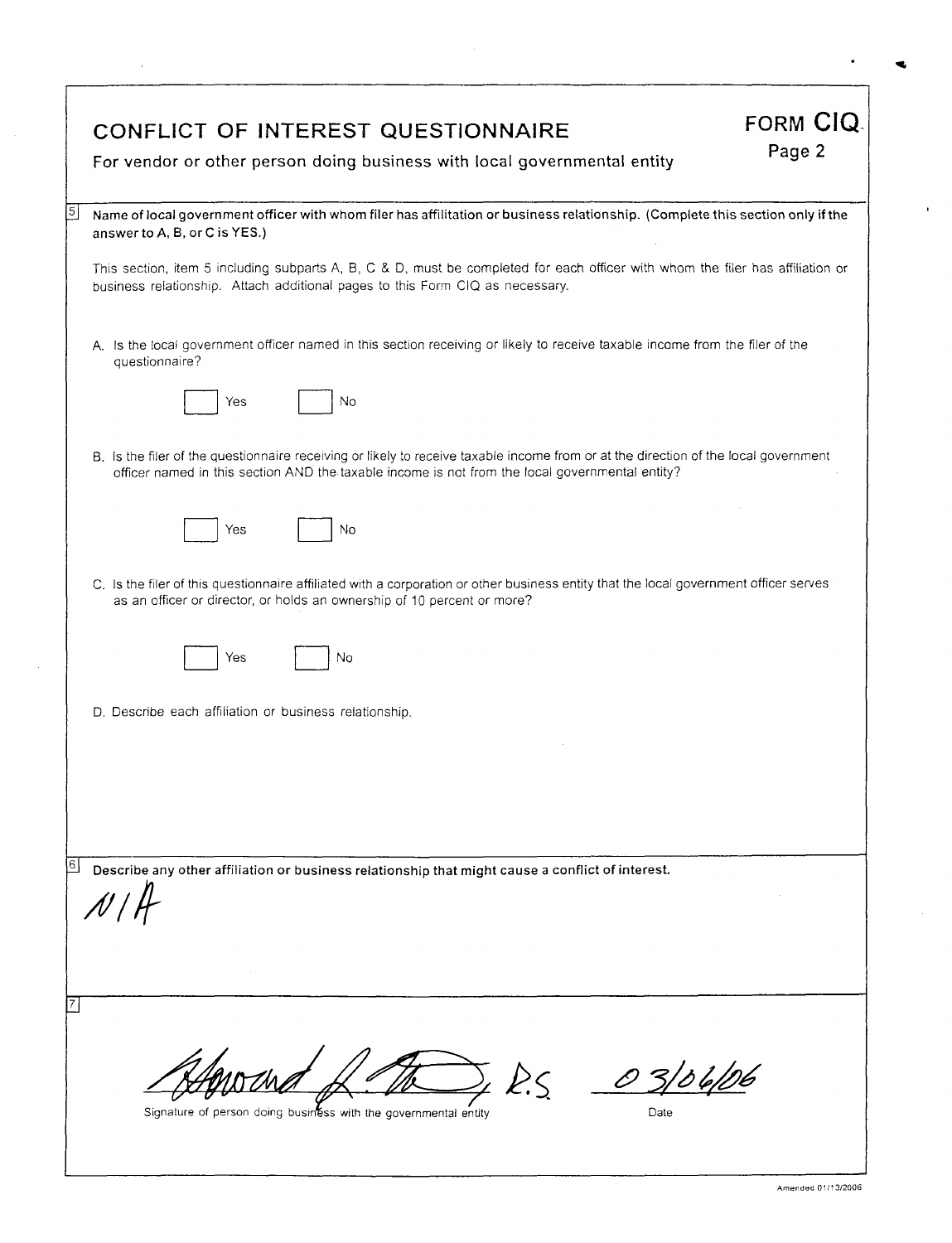| CONFLICT OF INTEREST QUESTIONNAIRE<br>For vendor or other person doing business with local governmental entity                                                                                                                                                                                                                                                                                                                                                                                                                                                                                                                                                    | <b>FORM CIQ</b>                     |
|-------------------------------------------------------------------------------------------------------------------------------------------------------------------------------------------------------------------------------------------------------------------------------------------------------------------------------------------------------------------------------------------------------------------------------------------------------------------------------------------------------------------------------------------------------------------------------------------------------------------------------------------------------------------|-------------------------------------|
| This questionnaire is being filed in accordance with chapter 176 of the Local                                                                                                                                                                                                                                                                                                                                                                                                                                                                                                                                                                                     | OFFICE USE ONLY                     |
| Government Code by a person doing business with the governmental entity.<br>By law this questionnaire must be filed with the records administrator of the<br>local government not later than the 7th business day after the date the person<br>becomes aware of facts that require the statement to be filed. See Section<br>176.006, Local Government Code.                                                                                                                                                                                                                                                                                                      | Date Received                       |
| A person commits an offense if the person violates Section 176.006, Local<br>Government Code. An offense under this section is a Class C misdemeanor.                                                                                                                                                                                                                                                                                                                                                                                                                                                                                                             | Harris County                       |
| Name of person doing business with local governmental entity.                                                                                                                                                                                                                                                                                                                                                                                                                                                                                                                                                                                                     | Municipal Utility<br>District No. 1 |
| SVFarm, UP                                                                                                                                                                                                                                                                                                                                                                                                                                                                                                                                                                                                                                                        |                                     |
| (The law requires that you file an updated completed questionnaire with the appropriate filing authority not later than<br>September 1 of the year for which an activity described in Section 176.006(a), Local Government Code, is pending and<br>not later than the 7th business day after the date the originally filed questionnaire becomes incomplete or inaccurate.)<br>Describe each affiliation or business relationship with an employee or contractor of the local governmental entity who makes<br>recommendations to a local government officer of the local governmental entity with respect to expenditure of money.<br>Residential Land Developme |                                     |
| Describe each affiliation or business relationship with a person who is a local government officer and who appoints or<br>employs a local government officer of the local governmental entity that is the subject of this questionnaire.                                                                                                                                                                                                                                                                                                                                                                                                                          |                                     |
| $N$ o $N$ e                                                                                                                                                                                                                                                                                                                                                                                                                                                                                                                                                                                                                                                       |                                     |

 $\ddot{\phantom{a}}$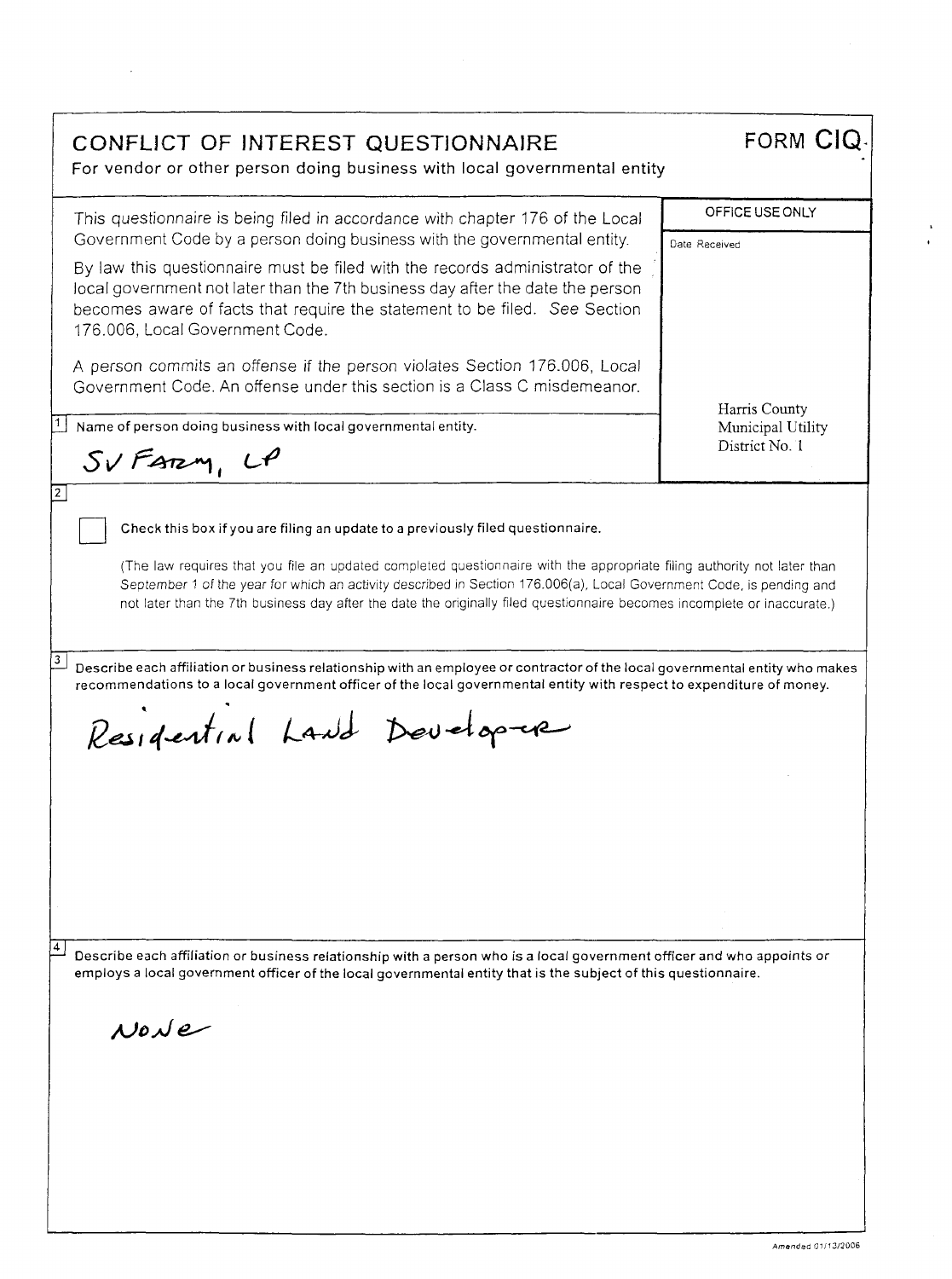| CONFLICT OF INTEREST QUESTIONNAIRE<br>For vendor or other person doing business with local governmental entity                                                                                                                         | FORM CIQ.<br>Page 2 |
|----------------------------------------------------------------------------------------------------------------------------------------------------------------------------------------------------------------------------------------|---------------------|
|                                                                                                                                                                                                                                        |                     |
| $\sqrt{5}$<br>Name of local government officer with whom filer has affilitation or business relationship. (Complete this section only if the<br>answer to A, B, or C is YES.)                                                          |                     |
| This section, item 5 including subparts A, B, C & D, must be completed for each officer with whom the filer has affiliation or<br>business relationship. Attach additional pages to this Form CIQ as necessary.                        |                     |
| A. Is the local government officer named in this section receiving or likely to receive taxable income from the filer of the<br>questionnaire?                                                                                         |                     |
| No<br>Yes                                                                                                                                                                                                                              |                     |
| B. Is the filer of the questionnaire receiving or likely to receive taxable income from or at the direction of the local government<br>officer named in this section AND the taxable income is not from the local governmental entity? |                     |
| Yes<br>No                                                                                                                                                                                                                              |                     |
| C. Is the filer of this questionnaire affiliated with a corporation or other business entity that the local government officer serves<br>as an officer or director, or holds an ownership of 10 percent or more?                       |                     |
| Yes<br>No                                                                                                                                                                                                                              |                     |
| D. Describe each affiliation or business relationship.                                                                                                                                                                                 |                     |
|                                                                                                                                                                                                                                        |                     |
|                                                                                                                                                                                                                                        |                     |
| 16<br>Describe any other affiliation or business relationship that might cause a conflict of interest.                                                                                                                                 |                     |
|                                                                                                                                                                                                                                        |                     |
|                                                                                                                                                                                                                                        |                     |
|                                                                                                                                                                                                                                        |                     |
| Signature of person doing business with the governmental entity<br>Date                                                                                                                                                                |                     |
|                                                                                                                                                                                                                                        |                     |

 $\mathcal{L}_{\mathcal{A}}$ 

 $\sim$ 

 $\sim$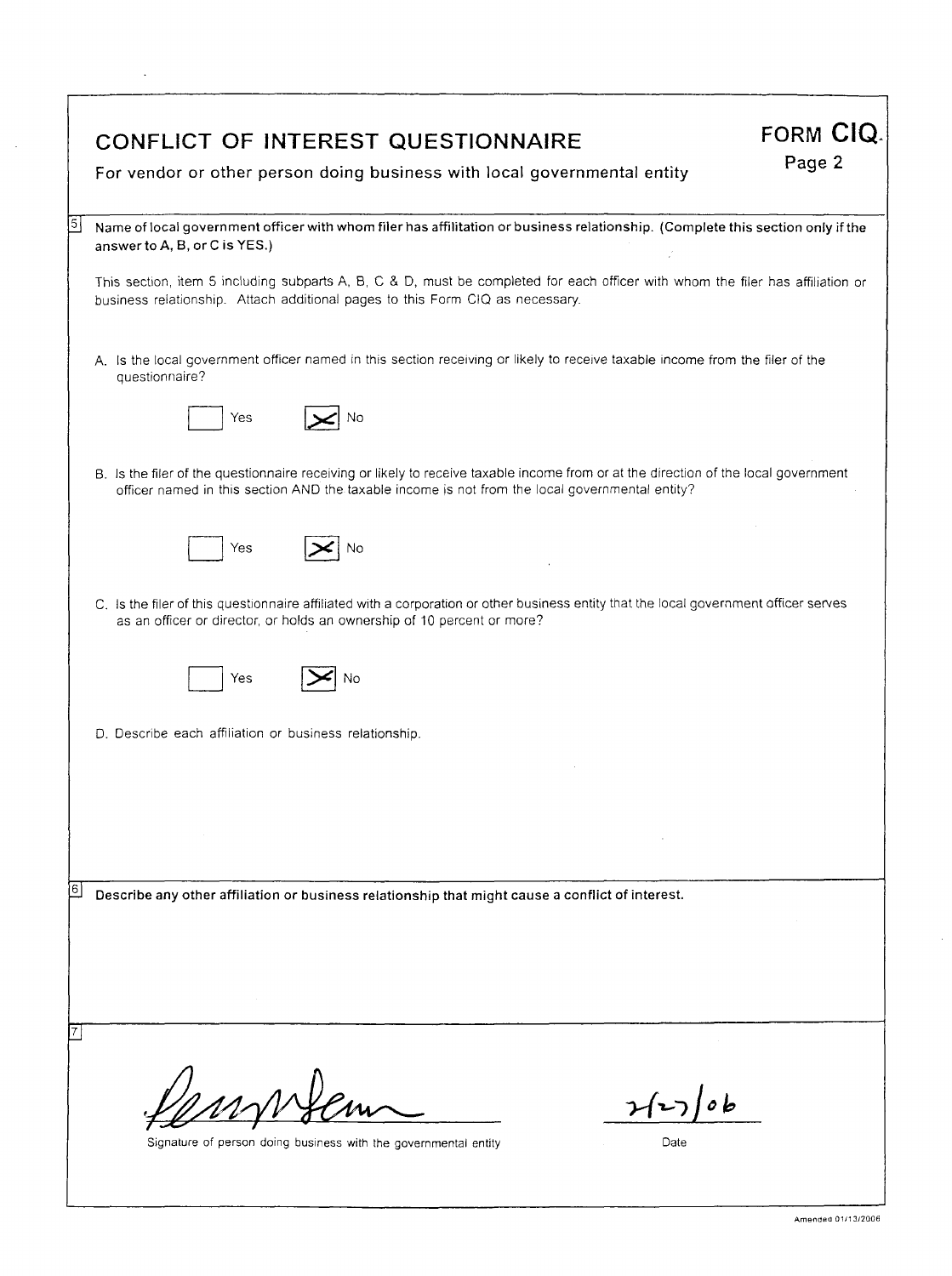

| <b>CONFLICT OF INTEREST QUESTIONNAIRE</b><br>For vendor or other person doing business with local governmental entity                                                                                                                                                                                                                                                                                                                                                                                                                                                                                                                                                                                                                                                                                                                                                                                                                                                                                                                                                           | <b>FORM CIQ</b>                            |
|---------------------------------------------------------------------------------------------------------------------------------------------------------------------------------------------------------------------------------------------------------------------------------------------------------------------------------------------------------------------------------------------------------------------------------------------------------------------------------------------------------------------------------------------------------------------------------------------------------------------------------------------------------------------------------------------------------------------------------------------------------------------------------------------------------------------------------------------------------------------------------------------------------------------------------------------------------------------------------------------------------------------------------------------------------------------------------|--------------------------------------------|
| This questionnaire is being filed in accordance with chapter 176 of the Local<br>Government Code by a person doing business with the governmental entity.                                                                                                                                                                                                                                                                                                                                                                                                                                                                                                                                                                                                                                                                                                                                                                                                                                                                                                                       | OFFICE USE ONLY<br>Date Received           |
| By law this questionnaire must be filed with the records administrator of the<br>local government not later than the 7th business day after the date the person<br>becomes aware of facts that require the statement to be filed. See Section<br>176.006, Local Government Code.                                                                                                                                                                                                                                                                                                                                                                                                                                                                                                                                                                                                                                                                                                                                                                                                |                                            |
| A person commits an offense if the person violates Section 176.006, Local<br>Government Code. An offense under this section is a Class C misdemeanor.                                                                                                                                                                                                                                                                                                                                                                                                                                                                                                                                                                                                                                                                                                                                                                                                                                                                                                                           | Harris County                              |
| Name of person doing business with local governmental entity.                                                                                                                                                                                                                                                                                                                                                                                                                                                                                                                                                                                                                                                                                                                                                                                                                                                                                                                                                                                                                   | <b>Municipal Utility District</b><br>No. 1 |
| Smith, Murdaugh, Little & Bonham, L.L.P.                                                                                                                                                                                                                                                                                                                                                                                                                                                                                                                                                                                                                                                                                                                                                                                                                                                                                                                                                                                                                                        |                                            |
|                                                                                                                                                                                                                                                                                                                                                                                                                                                                                                                                                                                                                                                                                                                                                                                                                                                                                                                                                                                                                                                                                 |                                            |
| Check this box if you are filing an update to a previously filed questionnaire.                                                                                                                                                                                                                                                                                                                                                                                                                                                                                                                                                                                                                                                                                                                                                                                                                                                                                                                                                                                                 |                                            |
| (The law requires that you file an updated completed questionnaire with the appropriate filing authority not later than<br>September 1 of the year for which an activity described in Section 176.006(a), Local Government Code, is pending and<br>not later than the 7th business day after the date the originally filed questionnaire becomes incomplete or inaccurate.)                                                                                                                                                                                                                                                                                                                                                                                                                                                                                                                                                                                                                                                                                                     |                                            |
| Describe each affiliation or business relationship with an employee or contractor of the local governmental entity who makes<br>recommendations to a local government officer of the local governmental entity with respect to expenditure of money.                                                                                                                                                                                                                                                                                                                                                                                                                                                                                                                                                                                                                                                                                                                                                                                                                            |                                            |
| Smith, Murdaugh, Little & Bonham, L.L.P. (the "Firm") has been engaged to represent the governmental entity<br>reflected above (the "Governmental Entity") to serve as general counsel, as bond counsel and as delinquent tax<br>counsel. The Governmental Entity has engaged a financial advisor, engineer, tax assessor, auditor, bookkeeper<br>and operator and may from time to time engage other consultants or service providers, who may make<br>recommendations to a local governmental officer of the Governmental Entity with respect to expenditure of money.<br>The Firm, through its individual attorneys, works closely with the Governmental Entity, consultants and service<br>providers to assist in every aspect of the Governmental Entity's business, however, unless otherwise disclosed in<br>the Form CIQ, neither the Firm nor individual partners or associates of the Firm derives any pecuniary benefit from<br>any relationship with a consultant or service provider other than payment by the Governmental Entity for legal<br>services rendered. |                                            |
|                                                                                                                                                                                                                                                                                                                                                                                                                                                                                                                                                                                                                                                                                                                                                                                                                                                                                                                                                                                                                                                                                 |                                            |
| Describe each affiliation or business relationship with a person who is a local government officer and who appoints or<br>employs a local government officer of the local governmental entity that is the subject of this questionnaire.                                                                                                                                                                                                                                                                                                                                                                                                                                                                                                                                                                                                                                                                                                                                                                                                                                        |                                            |
| None                                                                                                                                                                                                                                                                                                                                                                                                                                                                                                                                                                                                                                                                                                                                                                                                                                                                                                                                                                                                                                                                            |                                            |
|                                                                                                                                                                                                                                                                                                                                                                                                                                                                                                                                                                                                                                                                                                                                                                                                                                                                                                                                                                                                                                                                                 |                                            |
|                                                                                                                                                                                                                                                                                                                                                                                                                                                                                                                                                                                                                                                                                                                                                                                                                                                                                                                                                                                                                                                                                 |                                            |
|                                                                                                                                                                                                                                                                                                                                                                                                                                                                                                                                                                                                                                                                                                                                                                                                                                                                                                                                                                                                                                                                                 |                                            |
|                                                                                                                                                                                                                                                                                                                                                                                                                                                                                                                                                                                                                                                                                                                                                                                                                                                                                                                                                                                                                                                                                 |                                            |
|                                                                                                                                                                                                                                                                                                                                                                                                                                                                                                                                                                                                                                                                                                                                                                                                                                                                                                                                                                                                                                                                                 |                                            |